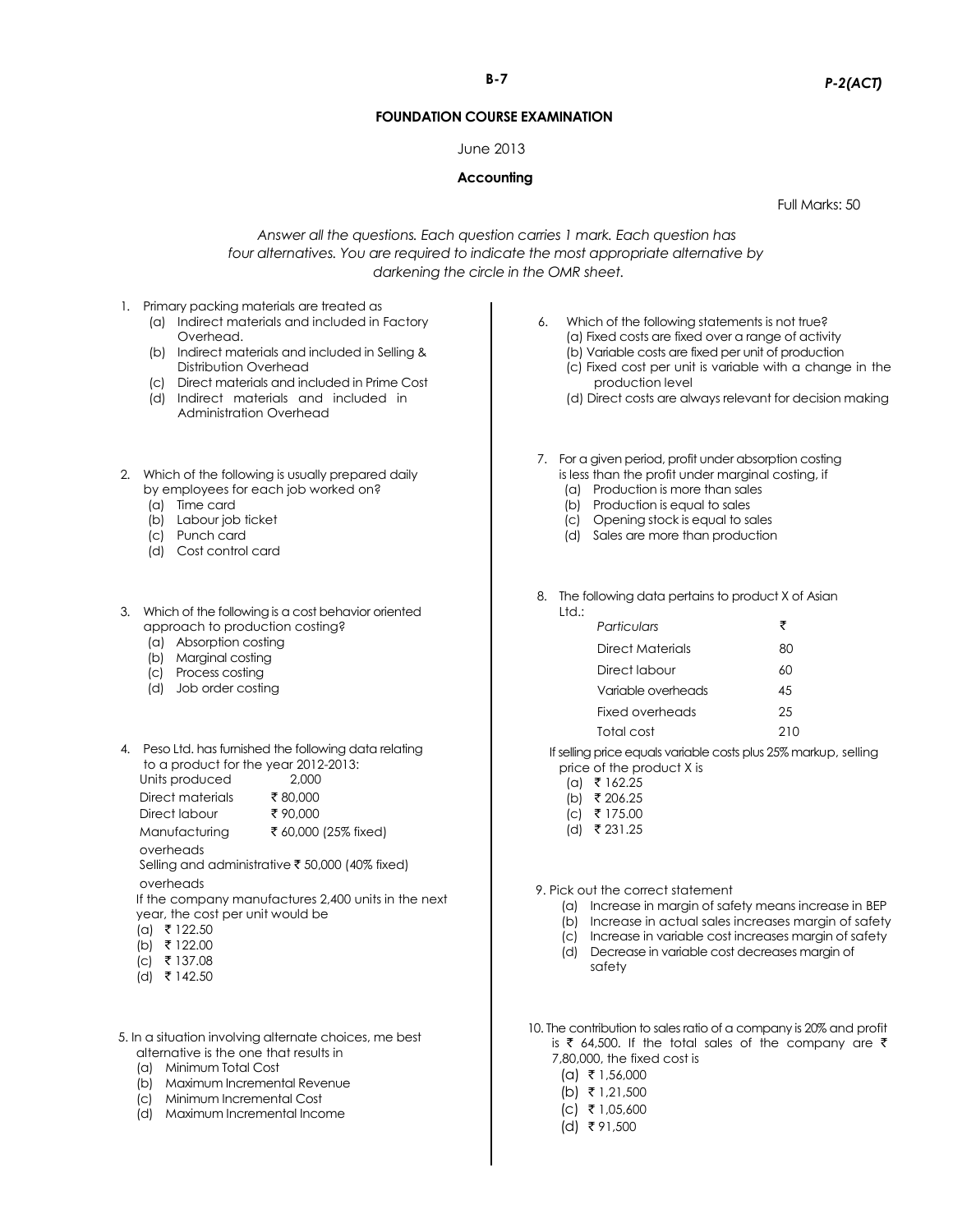- 11. The total cost of production of 1,650 units is  $\bar{\tau}$  59,700, which includes variable cost of  $\bar{\tau}$  29,700. If the company desires to manufacture 1,900 units, the total cost would be
	- $(a)$  ₹ 65,200
	- (b) ₹ 65,600
	- $|c|$  ₹ 64,200
	- $(d)$  ₹ 68,745
- 12. The total cost for manufacturing 54,000 units is  $\bar{\tau}$ 16,20,000 which goes up to ₹ 20,00,000, if 73,000 units are produced. The Fixed Cost is
	- $(a)$  ₹ 16,20,000
	- (b) ₹ 3,80,000
	- $(c)$  ₹ 5,40,000
	- (d) ` 7,20,000
- 13. If P/V ratio is 40% and Margin of safety is  $\bar{\tau}$  30,000 the profit is
	- $(a)$  ₹ 10,000
	- (b) ₹ 11,000
	- $(c)$  ₹ 12,000
	- (d) ₹ 13,000
- 14. For a certain product, selling price per unit is  $\bar{\tau}$  10, variable cost per unit  $\bar{\tau}$  6 and fixed cost is  $\bar{\tau}$  1,00,000. Due to inflation, variable costs increase by 10% while fixed costs increased by 5%. If breakeven point is to remain unchanged, by what percentage should sales price be raised?
	- (a) 10%
	- (b) 9%
	- (c) 8% (d) 7%
	-
- 15. An increase in fixed costs will result in which of the following?
	- (a) A decrease in the contribution : sales ratio
	- (b) A decrease in the contribution per unit
	- (c) An increase in the breakeven point sales level
	- (d) An increase in the margin of safety
- 16. Telra Company had  $\bar{\tau}$  20,000 beginning inventory and ₹ 24,000 ending inventory. Net sales were ₹ 160,000; purchases, ₹80,000; purchases returns and allowances, ₹ 5,000 and freight-in, ₹ 6,000. Cost of goods sold for the period is
	- $(a)$  ₹ 69,000
	- (b) ₹ 49,000
	- $(c)$  ₹ 77,000
	- $(d)$  ₹85,000
- 
- B-8 *P-2(ACT)* 17. The benefit foregone as a result of taking a particular action is
	- (a) Sunk cost
	- (b) Conversion cost
	- (c) Opportunity cost
	- (d) Programmed cost
	- 18. In inventory control, "Lead Time" denotes
		- (a) Time between ordering and replenishment.
			- (b) Time required for planning the replenishment of material for starting production
			- (c) The time taken for placing the order
			- (d) Maximum time to receive the goods from supplier
	- 19. While calculating E.O.Q, carrying cost would be
		- (a) Cost of carrying goods to warehouse
		- (b) Cost of carrying goods in inventory
		- (c) Cost of carrying goods to customers
		- (d) Cost of carrying goods back to suppliers
	- 20. A factory operates 310 days. It runs on 3 shifts of 7 hours each. Normally one hour is spent every day for normal repair work, the number of hours for computation of machine hour rate will be
		- (a) 6510
		- (b) 6200
		- (c) 7300
		- (d) 6800
	- 21. Which one of the following statement is correct?
		- (a) Reorder Level = Maximum Usage x Normal Lead Time
		- (b) Minimum Stock = Reorder Level + (Normal Usage x Normal Lead Time)
		- (c) Reorder Level = Maximum Usage x Maximum Lead Time
		- (d) Maximum Stock = Reorder Level + Reorder **Quantity**
	- 22. When the annual requirement of material is 5000 units, ordering cost is  $\bar{\tau}$  60 per order, price per unit  $\bar{\tau}$  100 and inventory carrying cost is 15% of average inventory, what will be the Economic Ordering Quantity?
		- (a) 220 units
		- (b) 210 units
		- (c) 200 units
		- (d) 205 units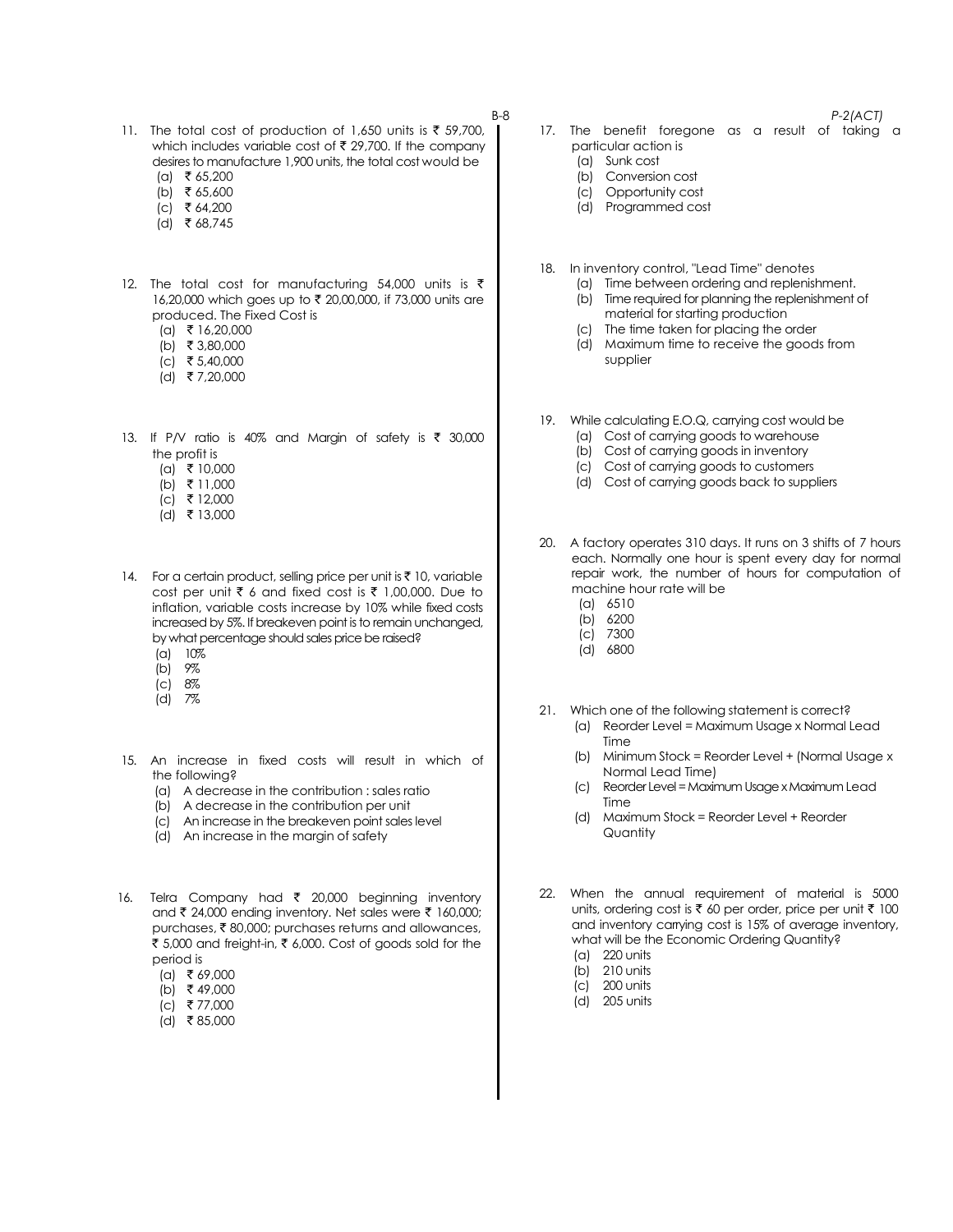- 23. Which of the following does not usually appear on a Goods Received Note?
	- (a) Date received
	- (b) Quantity received
	- (c) Price of goods
	- (d) Description of goods
- 24. A company wants to sell 1,00,000 units at  $\bar{\tau}$ 12 each. Fixed costs are  $\bar{\tau}$  3,80,000. In order to earn a profit of  $\bar{\tau}$ 1,20,000, the variable cost per unit should be
	- $(a)$  ₹7.00
	- $(b)$  ₹ 10.80
	- $(c)$  ₹8.20
	- $(d)$  ₹8.00
- 25. Identify the abnormal idle time from the following
	- (a) Preventive maintenance
	- (b) Waiting for material
	- (c) Training programmes
	- (d) Lunch break
- 26. What will be effect on the net income for the current year, if the opening stock is understated by  $\bar{\tau}$  10,000 and the closing stock is overstated by  $\bar{\tau}$  5,000?
	- (a) ₹ 15,000 overstated
	- (b)  $\bar{\tau}$  15,000 understated
	- (c) ₹ 5,000 overstated
	- (d)  $\bar{\tau}$  5,000 understated
- 27. The cash book shows a debit balance of ₹ 2370 but bank statement gives a different figure. The differences found are: a cheque for  $\bar{\tau}$  700 paid to creditors is not entered in the bank passbook and bank charges of  $\bar{z}$  67 being entered in the cash book as  $\bar{\tau}$  76. The balance shown in the pass book is
	- (a) ₹ 3079/- credit
	- (b) ` 3061/-credit
	- (c) ` 1679/- credit
	- (d) ` 1670/- credit
- 28. Which is the correct, if cash sales of  $\bar{\tau}$  2000 is omitted to be recorded in cash sales account?
	- (a) Debit amount in trial balance has been increased by  $\bar{\tau}$  2000
	- (b) Debit amount in trial balance has been increased by  $\bar{\tau}$  4000
	- (c) Credit amount in trial balance has been increased by  $\bar{\tau}$  2000
	- (d) Credit amount in trial balance has been increased by  $\bar{\tau}$  4000
- 29. From the following, which is not considered as subsidiary book?
	- (a) Bills Receivable Book
	- (b) Bills Payable Book
	- (c) Journal Proper
	- (d) Cash Book
- 30. The basic objective of preparing Profit and Loss Account is
	- (a) To know the financial position of the organization on a particular period
	- (b) To know the financial results of the organization for a particular period
	- (c) To know the financial results of the organization on a particular date
	- (d) To calculate the cost of goods sold during a particular period
- 31. The accounts receivable are shown in the balance sheet at
	- (a) Current market value
	- (b) Estimated net realizable value
	- (c) Original cost when the asset is recorded in the books of account
	- (d) Amount receivable when due
- 32. Which of the following is not a personal account?
	- (a) Capital account
	- (b) Pre-paid rent account
	- (c) Salary account
	- (d) Interest outstanding account
- 33. Which is the correct equation as per the double entry concept?
	- (a) Liabilities = capital + assets
	- (b) Assets + liabilities = capital
	- (c) Capital = assets liabilities
	- (d) Assets = capital liabilities
- 34. As per duality concept or accounting equivalence concept, which of the following is correct?
	- (a) All increase in liabilities and increase in assets represent sources of funds
	- (b) All decrease in liabilities and decrease in assets represent sources of funds
	- (c) All increase in liabilities and decrease in assets represent sources of funds
	- (d) All increase in liabilities and increase in assets represent uses of funds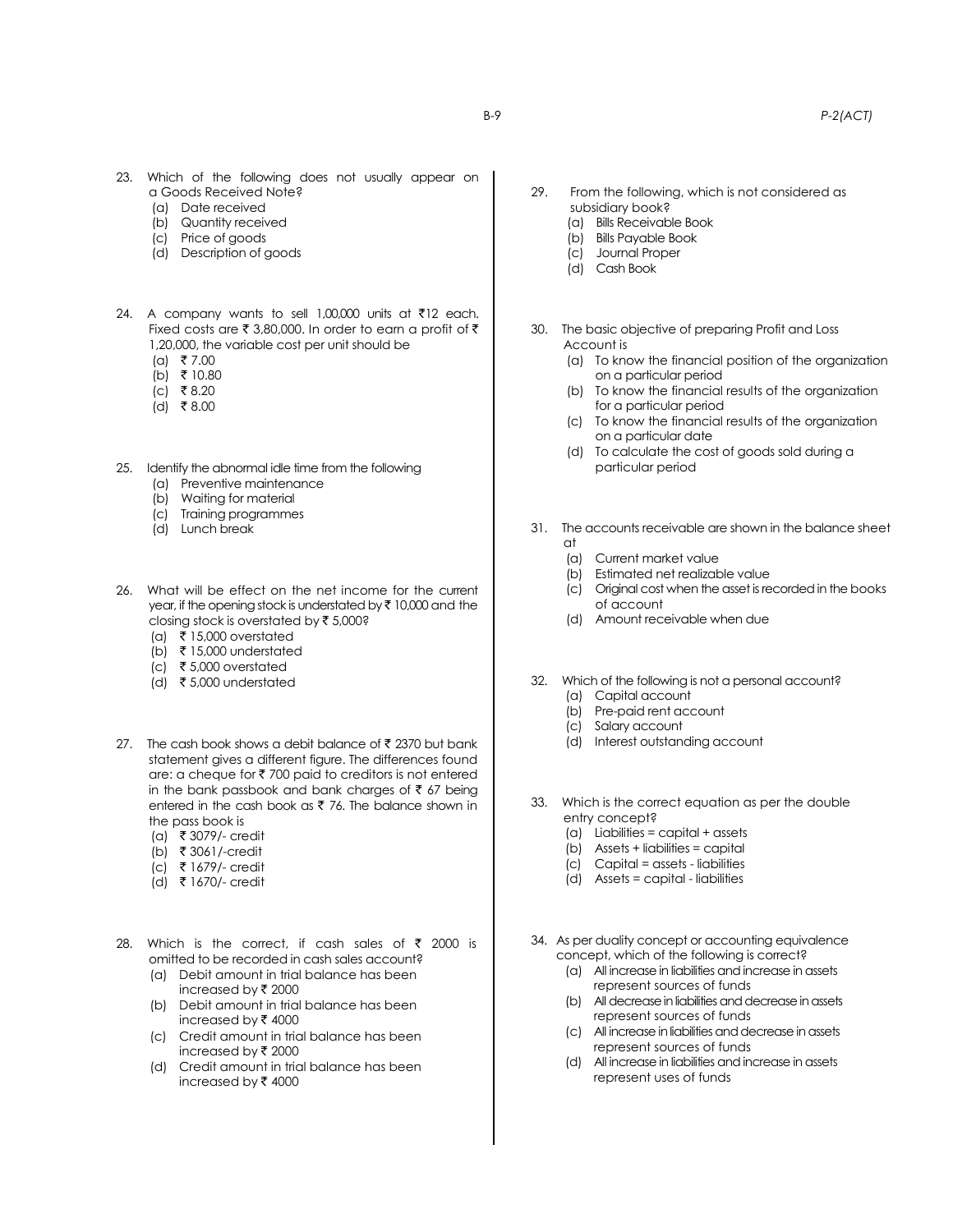- (a) Acquisition of Fixed Assets
- (b) Disposal of Fixed Assets
- (c) Interest Received
- (d) (a) to (c) of the above
- 36. Which of the following concepts, if violated, would make comparison of financial statements over a period of time difficult?
	- (a) Cost concept
	- (b) Consistency concept
	- (c) Accounting period concept
	- (d) Accrual concept
- 37. The objective of AS 1 is
	- (a) To prohibit any change in the accounting policies
	- (b) To ensure disclosure of accounting policies
	- (c) To ensure that the effect of any change in accounting policy is adequately disclosed
	- (d) Both (b) and (c) of the above
- 38. Conservatism concept does not require
	- (a) Making provision for doubtful debts
	- (b) Valuing stock at lower of cost or net realisable value
	- (c) Creating provision for discount on creditors
	- (d) Making provision for an unfavourable legal suit
- 39. Donations received by Gymkhana club in the form of endowment are treated as
	- (a) Revenue receipts
	- (b) Deferred revenue receipts
	- (c) Capital receipts
	- (d) General income
- 40. A bill for  $\bar{\tau}$  2,75,000 for building extension was treated as repair of building, which rectification entry is correct?

| Debit                   | Credit   |
|-------------------------|----------|
| $(a)$ Building A/c      | Cash A/c |
| (b) Building Repair A/c | Cash A/c |

- (b) Building Repair A/c
- (c) Building A/c Building Repair A/c
- (d) Profit & Loss A/c Building Repair A/c
- 41. Which one of the following balance will not be carried to the next accounting period?
	- (a) Rent paid in advance
	- (b) Salary outstanding
	- (c) Closing cash balance
	- (d) Consultancy fees paid
- 42. Pre-paid expenses will not be reflected in
	- (a) Profit & Loss Account
	- (b) Cash Book
	- (c) Balance Sheet
	- (d) Cash Flow Statement
- 43. Which one of the following financial statements is not prepared by a Non-profit organization?
	- (a) Balance Sheet
	- (b) Income and Expenditure Account
	- (c) Cash Flow Statement
	- (d) Receipt and Payment Account

44. On 31st December 2011, a club had subscription in arrears of  $\bar{\tau}$  16,000 and in advance  $\bar{\tau}$  4,000 respectively. During the year ended 31.12.2012, the club received subscription of  $\bar{\tau}$  2,08,000 which includes  $\bar{\tau}$  10,400 relating to 2013. What amount of subscription will be recognized as income for the year 2012?

- (a) 2,12,000
- (b) 1,96,000
- (c) 1,81,600
- (d) 1,85,600
- 45. Net worth is excess of
	- (a) Fixed Assets over Current Liabilities
	- (b) Total Assets over Total Liabilities
	- (c) Fixed Assets over Current Assets
	- (d) Long Term Loan over Short Term Loan
- 46. When profit is 25% on cost price, such profit on sale price will be
	- (a) 25%
	- $(b)$  10%
	- (c) 33 3 1 %
	- (d) 20%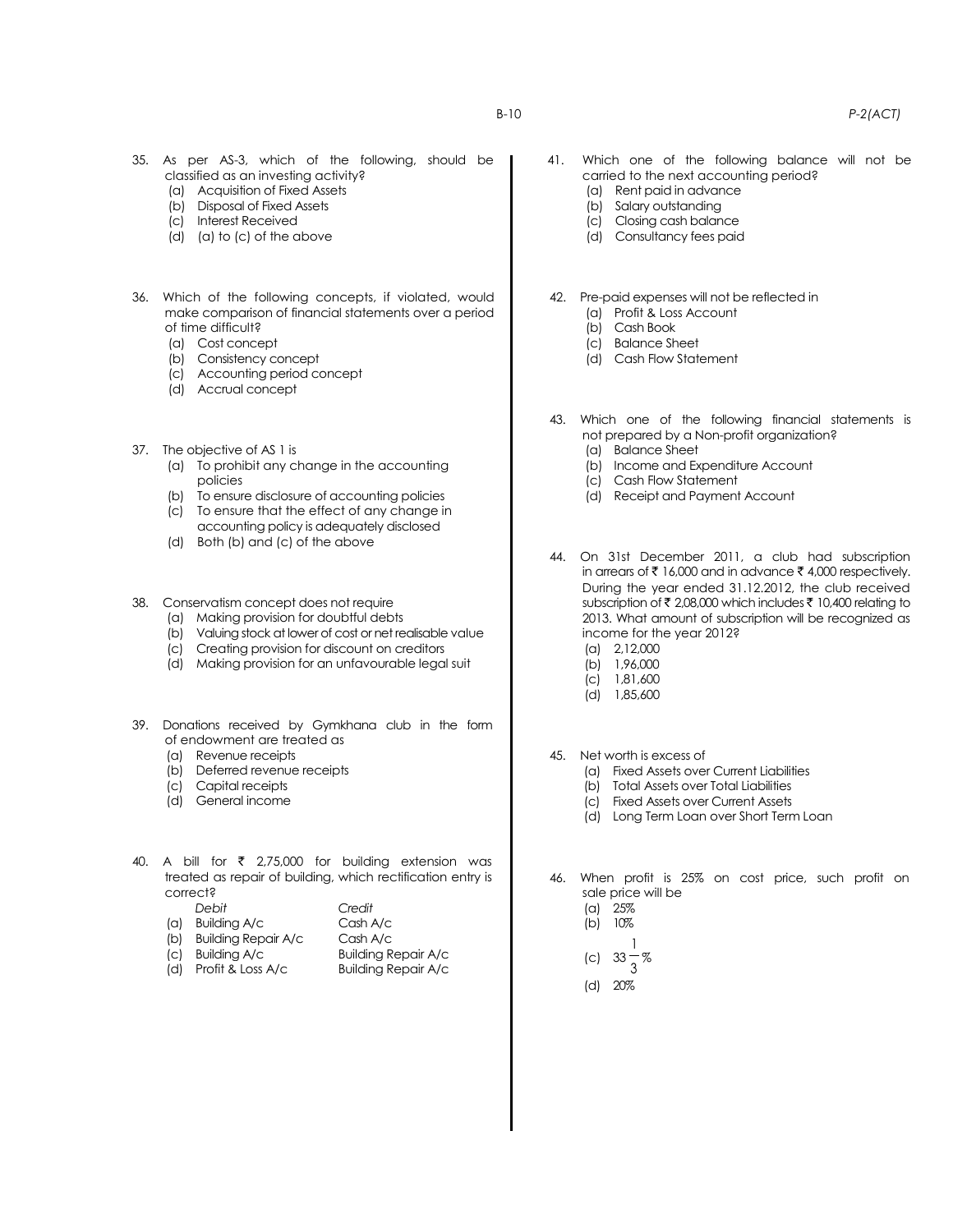- 47. Accounting Standards on "the effect of changes in foreign exchange rate" is
	- (a) AS-9
	- (b) AS-10
	- (c) AS-11
	- (d) AS-12

#### 48. How is the ' 'distribution of goods as free sample'' recorded in the Journal?

- 
- (a) Trading Account
- (b) Advertisement Account Profit and Loss
- (c) Purchase Account
- (d) Advertisement Account Purchase
- *Debit Credit* Account<br>Advertisement Account Account
- 
- 49. Journal is a (a) Memorandum Record
	- (b) Primary Record
	- (c) Secondary Record
	- (d) All of the above
- 50. Which one of the following is considered as a depreciable asset?
	- (a) Land
	- (b) Live stock
	- (c) Building
	- (d) Forest and Plantation